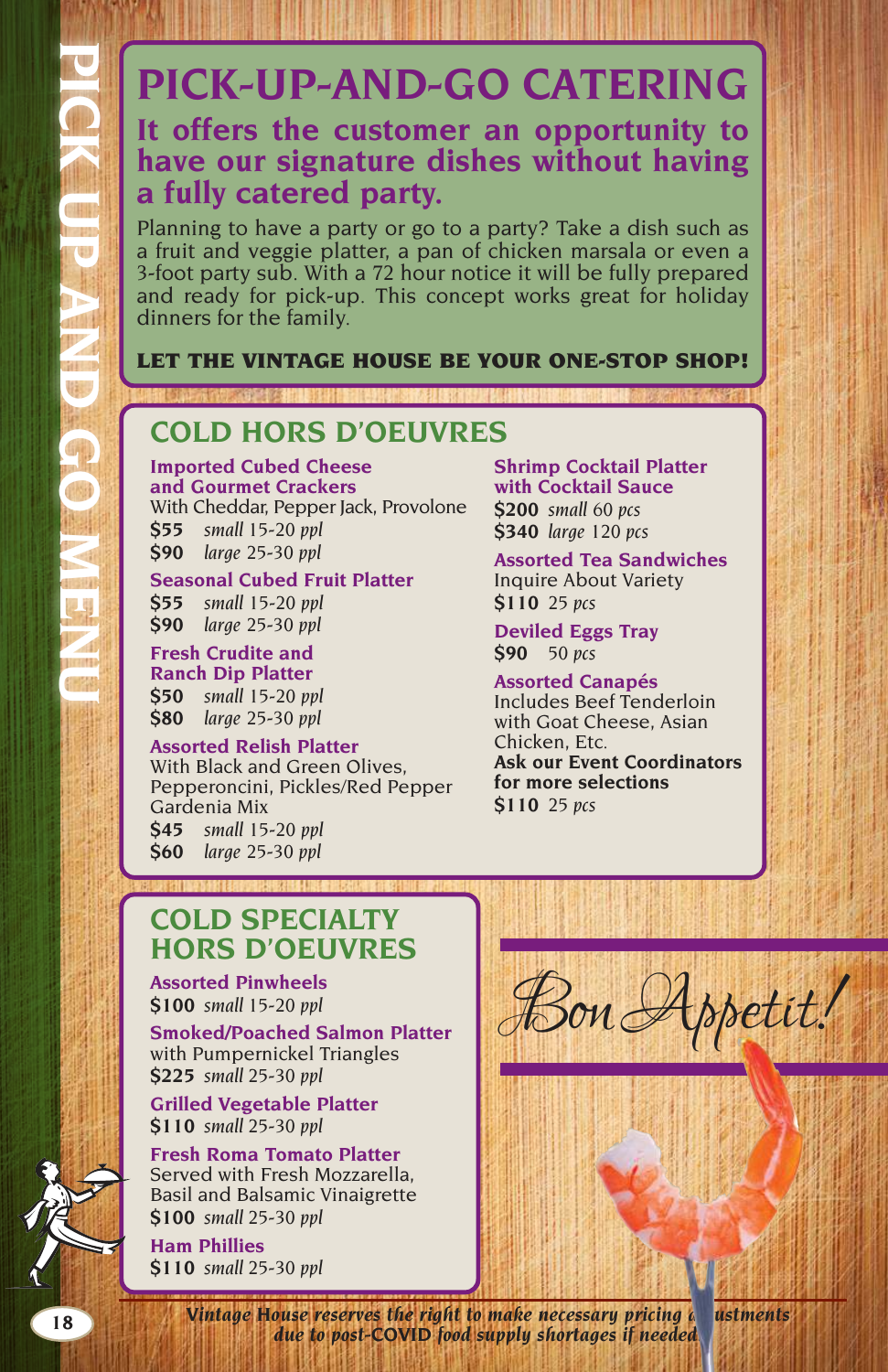### **HOT HORS D'OEUVRES**

**Hot/Cold Spinach Artichoke Dip with Pita Triangles \$50** *10-15 ppl*  **\$70** *25-30 ppl*

**Homemade Spinach Pie Served Warm or Cold \$130** *50 pcs*

**Chicken Tenderloins \$75** *30 pcs*  **\$110** *60 pcs*

**Zesty Buffalo Wings \$55** *30 pcs*  **\$85** *60 pcs*

**Mini Chicken Wellington \$60** *20 pcs*  **\$95** *40 pcs*

**Mini Beef Wellington \$60** *20 pcs*  **\$95** *40 pcs*

**Mini Chicken Quesadillas \$60** *20 pcs*  **\$95** *40 pcs*

**Mini Chicken Kabob**

**\$75** *20 pcs*  **\$165** *50 pcs*

**Mini Beef Kabob \$85** *20 pcs*  **\$170** *50 pcs*

**Cajun Beef Tenderloin Tips \$110** *20-25 pcs* 

**\$180** *50-60 pcs*

**Baby Back BBQ Riblets \$90** *3 slabs*  **\$180** *6 slabs*

**Bacon Wrapped Chestnuts in BBQ Sauce \$70** *50 pcs*  **\$110** *100 pcs*



### **HOT SPECIALTY HORS D'OEUVRES**

**Quiche Lorraine \$95** *25-30 ppl*

**Jumbo Stuffed Mushrooms with Maryland Crab Meat \$85** *25 pcs*  **\$160** *50 pcs*

**Jumbo Stuffed Mushrooms with Sausage \$85** *25 pcs*  **\$160** *50 pcs*

**Maryland Crab Cakes \$85** *20 pcs*  **\$145** *40 pcs*

**Seafood Wontons with Citrus Zest Sauce \$85** *20 pcs*  **\$145** *40 pcs*

**Bacon Wrapped Sea Scallops \$225** *50 pcs*  **\$425** *100 pcs*

**Coconut Shrimp with Mango Sauce \$95** *20 pcs*  **\$175** *40 pcs*

**Chicken Satay's with Thai Peanut Sauce \$85** *25 pcs*  **\$145** *50 pcs*

**Beef Satay's with Teriyaki Glaze \$95** *25 pcs*  **\$155** *50 pcs*

**19** *Vintage House reserves the right to make necessary pricing adjustments due to post-COVID food supply shortages if needed.*

**PICK UP AND GO MENU**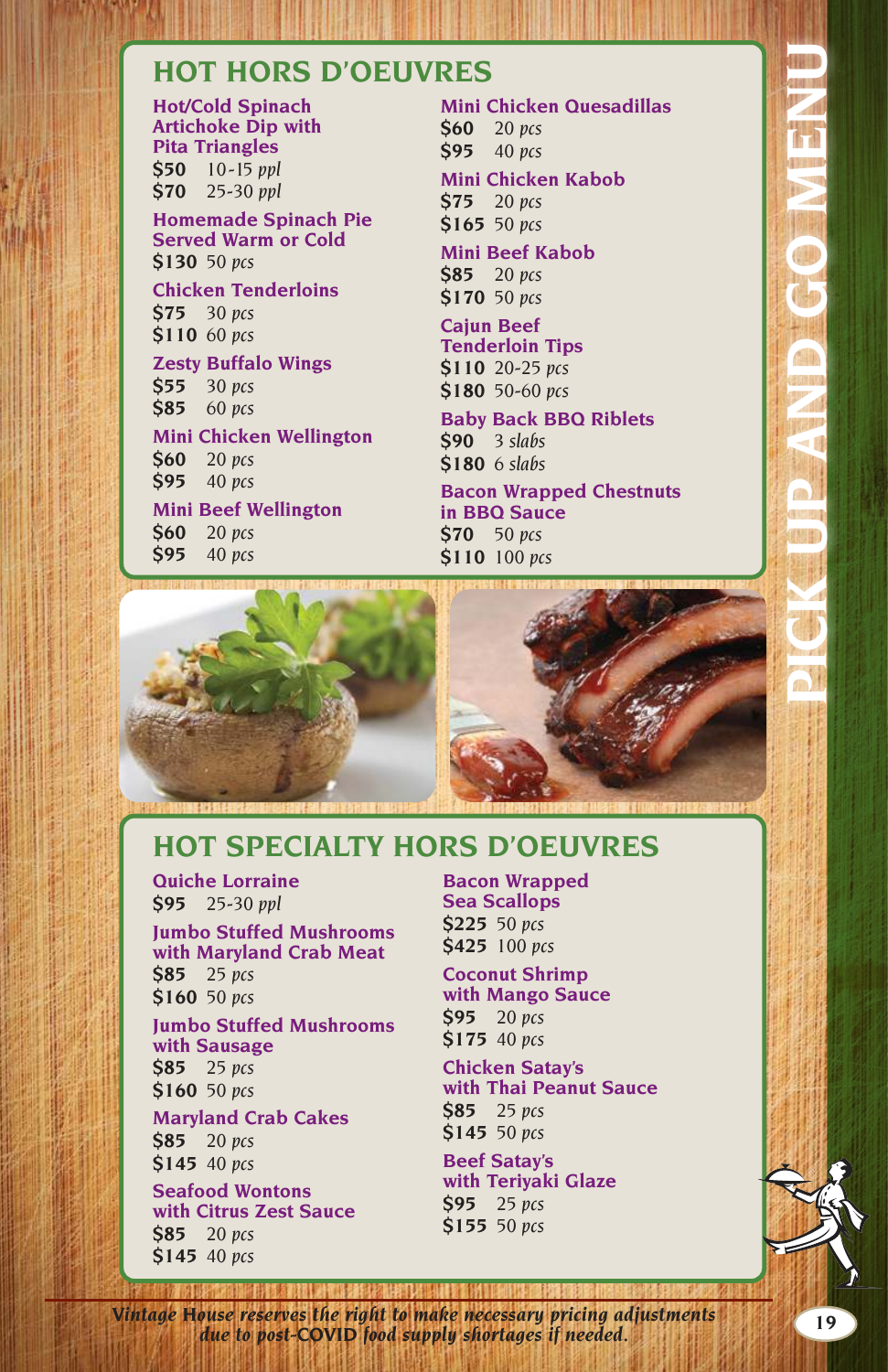# **POULTRY ENTRÉES**

**Herb Buttercrumb Chicken \$70** *25 pcs* **\$120** *50 pcs*

**Chicken Champagne \$85** *20 pcs* **\$145** *40 pcs*

**Chicken Piccata \$85** *20 pcs* **\$145** *40 pcs*

**Chicken Parmesan \$85** *20 pcs* **\$145** *40 pcs*

**Chicken Dijon \$85** *20 pcs* **\$145** *40 pcs*

**Chicken Marsala \$85** *20 pcs* **\$145** *40 pcs*

**Balsamic Chicken \$85** *20 pcs* **\$145** *40 pcs*

#### **Chicken Florentine \$85** *20 pcs* **\$145** *40 pcs*

#### **Encrusted Mustard Chicken \$95** *20 pcs* **\$165** *40 pcs*

**Stuffed Chicken Florentine with Red Pepper Coulis \$85** *20 pcs* **\$145** *40 pcs*

**Oven Roasted Turkey Breast \$95** *25-30 pcs* **\$165** *50-60 pcs*

# **BEEF ENTRÉES**

**Slow Roasted Angus Sirloin with Mushroom Gravy \$90** *20 ppl*  **\$135** *50 ppl*

**Homemade Meatballs with Demi Glace or Marinara \$70** *20 ppl*  **\$120** *50 ppl* **Beef Tenderloin Tips \$125** *20 ppl* **\$200** *50 ppl*

**Pepper Steak with Tri-Color Peppers \$125** *20 ppl*  **\$200** *50 ppl*

**London Broil with Bordelaise Sauce \$115** *20 ppl*  **\$190** *50 ppl*

**Beef Tenderloin with Mushroom Demi Glace \$350** *20 ppl (2 Loins)* **\$650** *40-50 ppl (4 Loins)*

**English Cut Angus Prime Rib \$350** *approx. (24) 8 oz steaks*

# **PORK AND VEAL ENTRÉES**

**Slow Roasted Pork Loin Medallions \$90** *20 ppl* **\$140** *50 ppl*

**Smothered Italian Breaded Pork Chops \$75** *20 pcs* **\$135** *40 pcs*

**Country Glazed Ham \$75** *20 ppl* **\$135** *50 ppl*

**Smoked Polish Sausage and Kraut \$85** *20 ppl* **\$160** *50 ppl*

**Italian Sausage with Roasted Peppers and Onions \$75** *20 ppl* **\$140** *50 ppl*

#### **BBQ Baby Back Ribs \$30** *per slab*

**City Chicken \$100** *20 pcs* **\$160** *45 pcs*

#### **Provini Veal Marsala \$125** *20 pcs*

**\$175** *40 pcs*

**Provini Veal Parmesan \$125** *20 pcs* **\$175** *40 pcs*

**20** *Vintage House reserves the right to make necessary pricing adjustments due to post-COVID food supply shortages if needed.*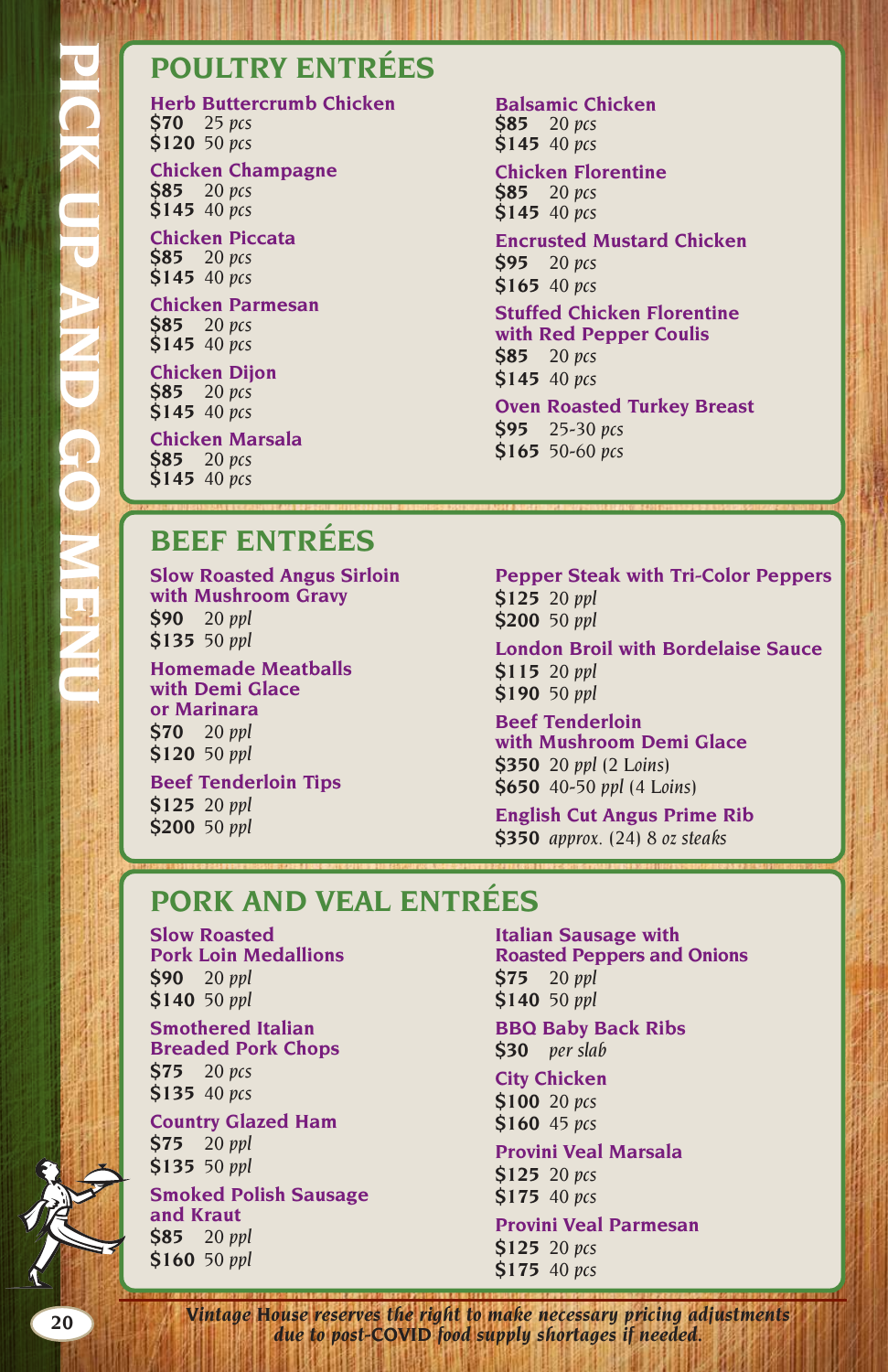# **SEAFOOD ENTRÉES**

#### **Lemon Encrusted Cod with Toasted Almonds \$130** *20 ppl* **\$225** *50 ppl*

**Grilled or Baked Whitefish \$130** *20 ppl* **\$225** *50 ppl*

**Orange Roughy Siciliano \$140** *20 ppl* **\$230** *50 ppl*

# **POTATO SELECTIONS**

**Garlic Parsley Redskin \$55** *25 ppl* **\$75** *50 ppl*

**Whipped Redskin Mashed \$55** *25 ppl* **\$75** *50 ppl*

**Augratin \$65** *25 ppl* **\$85** *50 ppl* **Escalloped \$65** *25 ppl*  **\$85** *50 ppl*

**Homestyle Mashed with Gravy \$55** *25 ppl* **\$75** *50 ppl*

> **Home Style Gravy** *1 Quart \$20*

#### **Rice Pilaf / Wild Rice \$60** *25 ppl*

**\$80** *50 ppl*

**Seared or Poached Salmon with Lemon Dill Sauce or Mango Chutney**

**Cold Water Lobster Tail \*\*Market Price\*\* Alaskan King Crab Legs \*\*Market Price\*\***

**\$165** *20 ppl* **\$255** *50 ppl*

### **Oven Roasted Redskin**

- **\$55** *25 ppl*
- **\$75** *50 ppl*

# **PASTA SELECTIONS**

**Penne Rigaté with Marinara \$55** *25 ppl* **\$80** *40-50 ppl*

**Penne Rigaté with Meat Sauce \$65** *25 ppl* **\$85** *40-50 ppl*

### **Fettuccine Alfredo**

**\$65** *25 ppl* **\$85** *40-50 ppl*

**Tortellini with Marinara \$80** *25 ppl* **\$110** *40-50 ppl*

**Pasta Primavera \$65** *25 ppl* **\$85** *40-50 ppl*

**Palomina Pasta \$65** *25 ppl* **\$85** *40-50 ppl*

**Baked Lasagna - Vegetarian Style or Meat \$85** *9 pcs* **\$135** *18 pcs*

**Seafood Fettuccine with Shrimp, Crab and Lobster Meat \$125** *25 ppl* **\$175** *50-60 ppl*

### **Linguini with Roasted Red Peppers**

Choice of Pesto or Garlic Sauce **\$70** *25 ppl* **\$90** *50-60 ppl*

**Mushroom Ravioli with Palomino Sauce \$85** *25 ppl* **\$115** *50-60 ppl*

# **VEGETABLE SELECTIONS**

Green Bean Amandine | Glazed Baby Carrots **\$50** *25 ppl*

**\$70** *50 ppl* **California Blend**

**\$50** *25 ppl* **\$70** *50 ppl*

**Golden Corn \$50** *25 ppl* **\$70** *50 ppl*

**\$55** *25 ppl* **\$75** *50 ppl* **French Marinated Green Bean \$55** *25 ppl* **\$75** *50 ppl*

**Prince Edward Blend** 

Wax and Green Bean, Carrots **\$55** *25 ppl* **\$75** *50 ppl*

**Vintage Fresh Blend** 

Zucchini, Squash, Carrots, Red Peppers  $$75$   $25$  *ppl* **\$110** *50 ppl*

**21** *Vintage House reserves the right to make necessary pricing adjustments due to post-COVID food supply shortages if needed.*

**PICK UP AND GO MENU**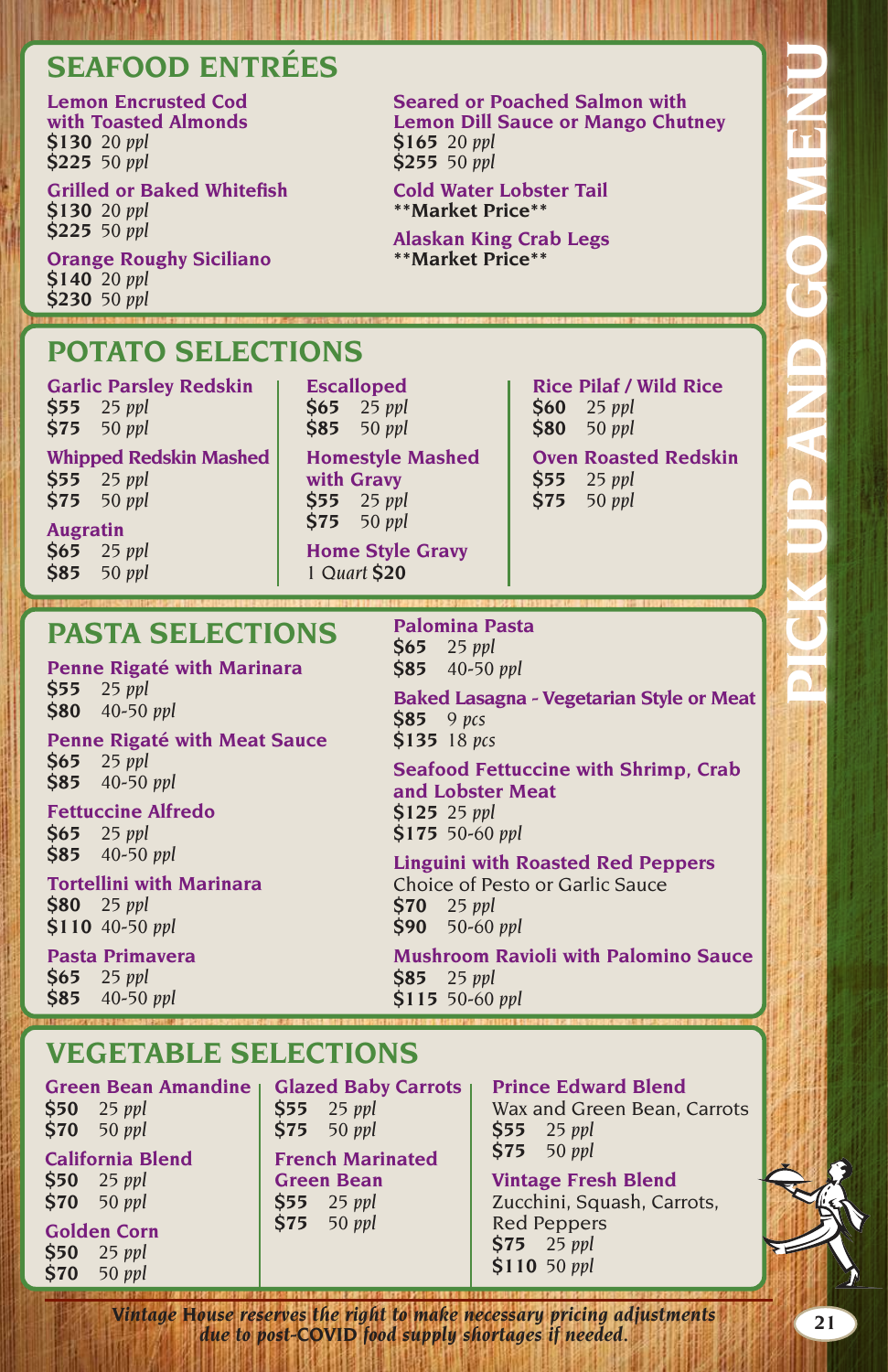## **SALADS AND SPECIALTIES**

**Fresh Garden Salad with House Dressing \$50** *serves 15-20 ppl*

**Antipasto Salad with Dressing \$65** *serves 15-20 ppl*

**Greek Salad with Dressing \$65** *serves 15-20 ppl*

**Caesar Salad with Dressing \$70** *serves 15-20 ppl*

**Chicken Caesar Salad with Dressing Vineyard \$90** *serves 15-20 ppl*

**Laura Chenel Cherry Salad with Dressing \$90** *serves 15-20 ppl*

**Home Style Potato Salad \$40** *serves 15-20 ppl* **Dill Redskin Potato Salad \$50** *serves 15-20 ppl*

**Creamy Style Cole Slaw \$40** *serves 15-20 ppl*

**Italian Vinaigrette Cole Slaw \$40** *serves 15-20 ppl*

**Macaroni Salad \$40** *serves 15-20 ppl*

**Tomato Panzanetti \$45** *serves 15-20 ppl*

**Oriental Pasta Salad \$45** *serves 15-20 ppl*

**Seafood Salad \$75** *serves 15-20 ppl* **Bakery Fresh Rolls with Butter**

**\$6** *per dozen*

**EXTRAS** Quart of House Dressing **\$15** Quart of Ranch Dressing **\$20**

# **DELI SELECTIONS**

# **DELI PLATTER**

**\$175** *serves 15-20 ppl*

Genoa Salami, Smoked Turkey Breast, Imported Ham, Roast Sirloin, Cheddar Cheese, Swiss Cheese, Hot Pepper Jack Cheese, Bakery Fresh Bread, Mustard and Mayonnaise

# **PITA WRAP PLATTER**

**\$125** *serves 10 ppl*

#### **10-12" pitas cut in half (choice of)**

- Smoked Turkey with Swiss
- Imported Ham with Cheddar
- Roast Sirloin with Swiss
- Italian
- Chicken/Tuna Salad

### **PITA WRAP PLATTER COMBO \$150** *serves 10 ppl*

Includes BBQ and Regular Chips and Cookies

### **DELUXE BOXED LUNCHES\***

**\$13.95** *each per person over 100 ppl*  **\$14.95** *each per person under 100 ppl*

Served with Fresh Pasta Salad, Whole Fruit, Bag of Chips and Chocolate Chip Cookie or Brownie.

### **(choice of)**

- Smoked Turkey with Swiss
- Bavarian Dearborn Ham with Cheddar
- Roast Sirloin with Swiss
- Corned Beef with Swiss
- Chicken/Tuna Salad on Croissant
- Lawash Roll-Ups Also Available

*\*Any event 50 ppl and under, add \$2 more per person. Any event 25 people and under, add \$4 more per person.*

### **3 FT SUBMARINE**

**\$125** *serves 15-20 ppl*

### **(choice of)**

- Turkey with Swiss Cheese
- Imported Ham with Cheddar
- "Our Famous" Italian Sub

**22** *Vintage House reserves the right to make necessary pricing adjustments due to post-COVID food supply shortages if needed.*